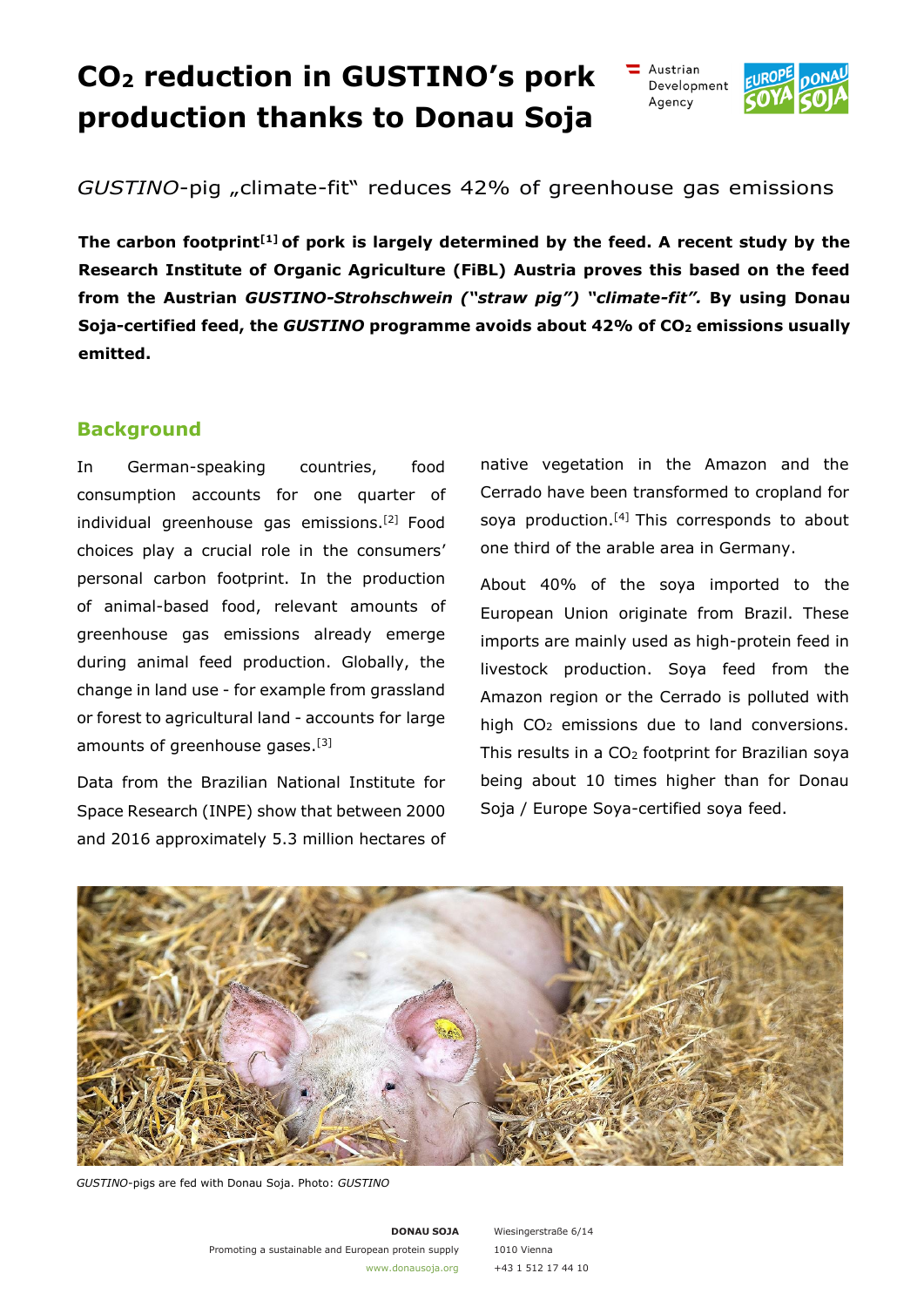# **Results of the study: CO2 reduction in pork production**

The study by FiBL Austria shows how feeding with regionally produced soya feed impacts the emission of greenhouse gases positively. *GUSTINO-pork* produced with Donau Soja causes 2.5 kg CO2 per kg of pork, while a comparable production with soya from overseas

(estimated to be 50:50 from USA and Brazil) causes 4.3 kg CO2 per kg of pork. That translates to a reduction of  $1.8$  CO<sub>2</sub> per kg of pork, resulting in an emission reduction of 42% (see figure).



*Figure: Global warming potential of 1 kg of pork – comparison of feed with Donau Soja versus average soya-mix from overseas (50:50 USA and Brazil). Pork refers to 1 kg of pig (live weight) at farm gate, which is why further processing steps after the pig farm are not considered.* 

The study also highlights the significant contribution of protein feed to the carbon footprint of pork production. When using soya from overseas, the share of soya meal in total emissions is 44% - mainly due to emissions from land use changes in Brazil. According to the figures of the present study, the emission share of soya meal is significantly reduced from 44% to only 9% if Donau Soja meal is used in the feed.

Another climate benefit of using regionally produced soya lies in transport emissions. Although the share of emissions from ships, trains or trucks to the total carbon footprint is comparatively low, these emissions can be more than halved by using Donau Soja.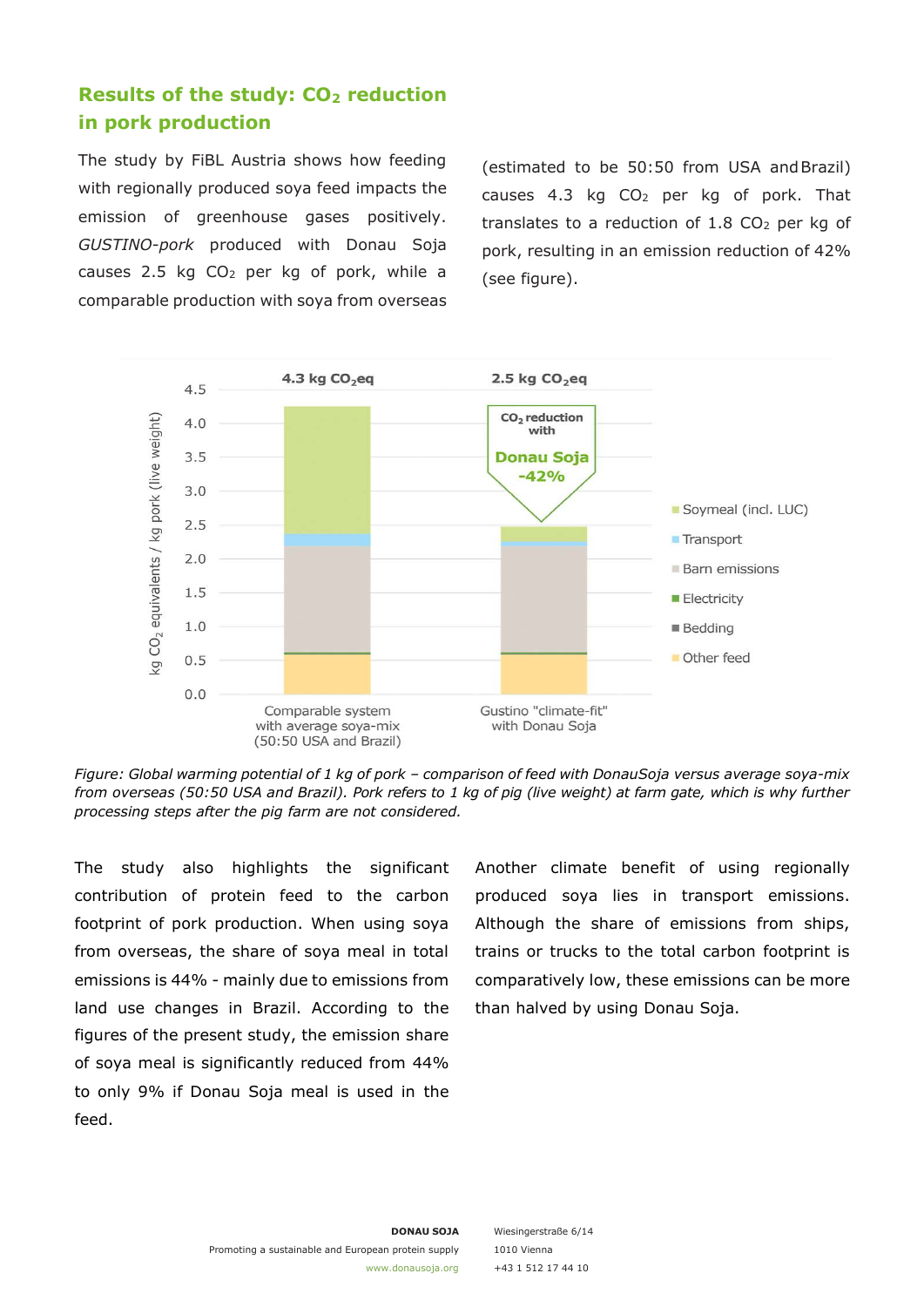## **Why a** *GUSTINO***-pig "climate-fit" is something special**

The European Union is heavily dependent on soya imports. In 2018, these amounted to almost 40 million tonnes, mainly from overseas. About 12 million hectares are needed to meet this demand. According to the Sustainable Trade Initiative (IDH), only 25% of the EU's soya demand comes from certified deforestation-free production.[5]

*GUSTINO* farmers are pioneers and rely on regional and deforestation-free feed. *GUSTINO*- pigs "*climate-fit*" grow up on Austrian family farms and 80% of the feed is provided with the farm's own feed such as barley, wheat, field beans and maize. Even the critical soya meal comes from regional or European production: Since 2018, *GUSTINO*pigs "*climate-fit*" have been fed mainly Donau Soja-certified feed as protein feed.



Soya field near Vienna. Photo: Mirjam Lichtenberger, Donau Soja



The quality labels Europe Soya / Donau Soja stand for quality- and origin-controlled soya feed.

The quality labels Donau Soja / Europe Soya guarantee non-GM, sustainably produced soya of European origin. Donau Soja / Europe Soyacertified supply chains protect valuable ecosystems: Soya is only cultivated on land that was dedicated for agricultural use not later than 1 January 2008. By relying on Donau Soja, the *GUSTINO*-pig programme actively contributes to the preservation of forests and other valuable ecosystems and thus to climate protection.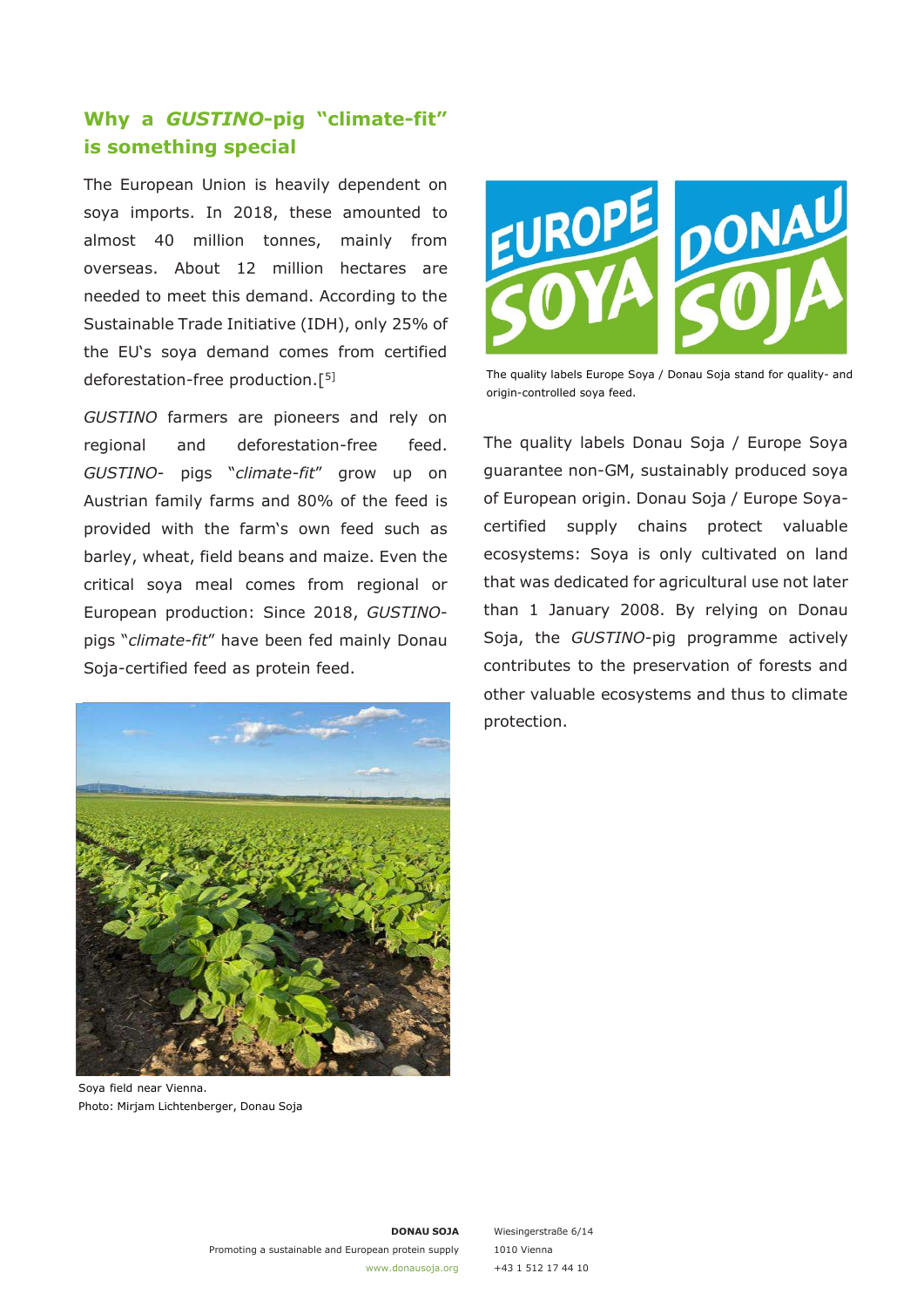#### **About the study**

In March 2020, Donau Soja commissioned the Research Institute of Organic Agriculture (FiBL) Austria to investigate the effects of using Donau Soja / Europe Soya-certified products on the carbon footprint of food and feed. Pork (live weight, at farm gate) of the brand *GUSTINO-pig "climate-fit"* is one of the products investigated. Data on the carbon footprint at the level of soya bean production are an essential part of the study and were collected by Footprint-consult e.U.

Donau Soja thanks the *GUSTINO* farmers and suppliers, the Association of Agricultural Processing Producers (Verband landwirtschaftlicher Veredelungsproduzenten) the soya processing companies Oleificio San Giorgio and Cereal Docks (both IT), BAG Güssing (AT) and the participating soya bean producers for their support in data collection.

#### **About the** *GUSTINO***-pig "climate-fit" programme**

As early as 30 years ago, the Association of the Chamber of agriculture of Upper Austria (VLV) started to build up the *GUSTINO* brand together with contract farmers and trade partners. *GUSTINO*-pigs grow up on Austrian family farms and 80% of the feed is provided by the farm's own feed such as barley, wheat, field beans and maize. They have 60% more space in the barn and a resting zone with straw bedding. *GUSTINO* calls this husbandry "Tierwohl & Klimafit" (animal welfare & climate-fit) and thus goes beyond the legal standards. *GUSTINO* farms are climatefriendly if they feed their pigs regional, non-GM Donau Soja in addition to the farm's own feed. *Website:* [https://www.](http://www.gustino.at/gustino/)gustin[o.at/gustino/](http://www.gustino.at/gustino/)

#### **About Donau Soja**

Donau Soja is a non-profit, independent and member-based organisation based in Vienna. The vision of Donau Soja is a sustainable, safe and European protein supply. To achieve this, Donau Soja supports, among other things, the sustainable production of soya in Europe and the development of regional value chains. The two labels Donau Soja / Europe Soya stand for non-GM soya products of controlled origin and quality from the Danube region and from Europe. Donau Soja unites over 280 members in 25 countries.

*Website:* [www.donausoja.org](http://www.donausoja.org/)